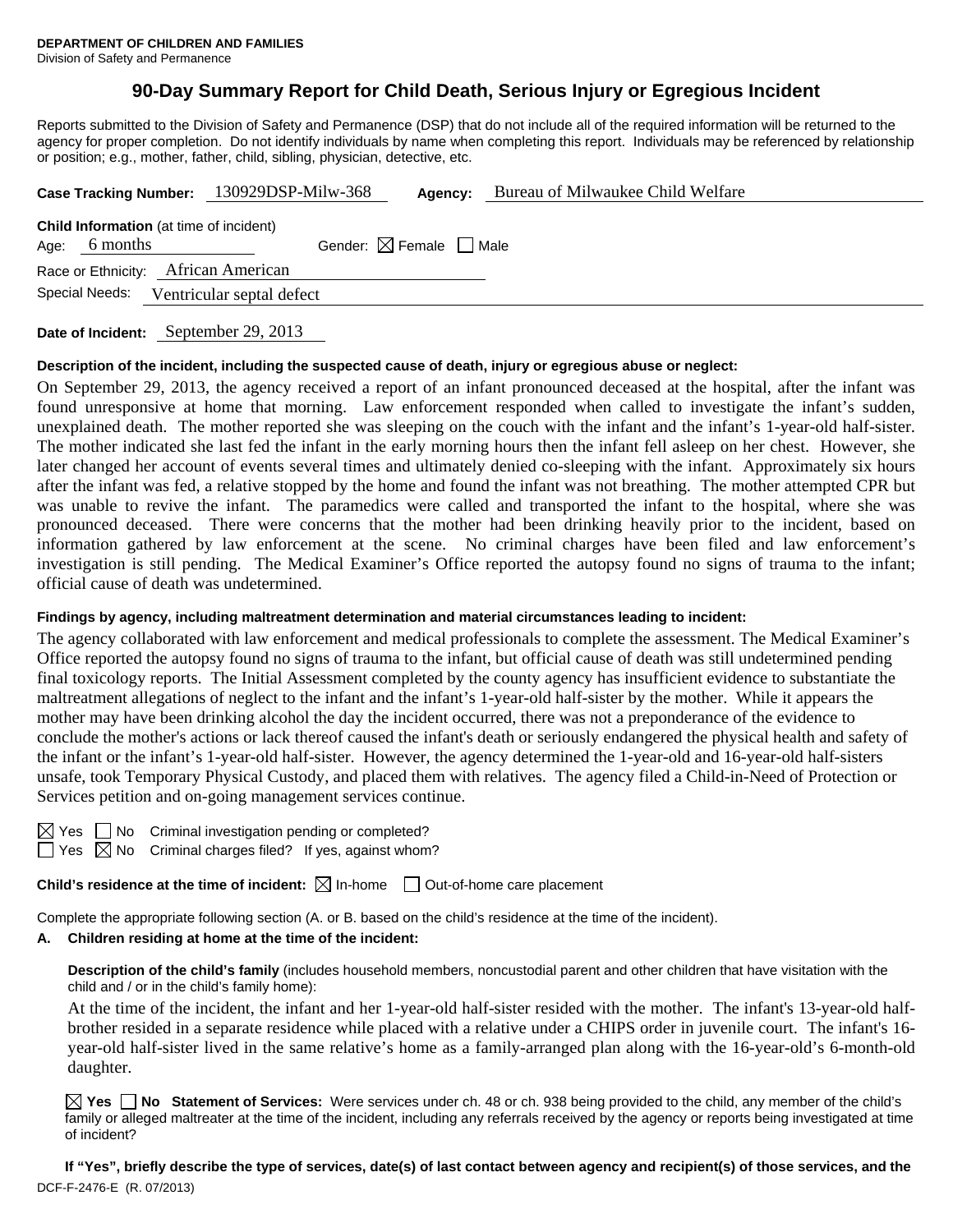#### **person(s) receiving those services:**

At the time of the incident, the infant's 13-year-old half-brother was placed with a relative on a CHIPS order in juvenile court and the family was receiving on-going case management services from the agency. The family case manager visited the 13-year-old half-brother at school on 9/19/2013; there were no concerns noted at that time. The family case manager also visited the home of the mother on 9/19/2013; the mother, the infant and the infant's 1-year-old half-sister were all present at the time. The children appeared to be clean and well cared for, and there were no signs of drugs or alcohol observed in the home.

#### **Summary of all involvement in services as adults under ch. 48 or ch. 938 by child's parents or alleged maltreater in the previous five years:** (Does not include the current incident.)

In August 2010, the mother was taken into protective custody and the agency filed a petition for Protection or Care of an Unborn Child in juvenile court. The mother was found to be in the jurisdiction of the court and was ordered to reside in an inpatient treatment facility. The case was opened to provide the family with ongoing case management services.

In September 2010, the (now three-year-old) half-brother of the deceased infant was taken into protective custody immediately after his birth and placed into out of home care. The case remained open and the agency continued to provide the family with ongoing case management services. The mother's parental rights to that child were terminated in June 2012 and he has since been adopted.

In January 2013, the agency placed the deceased infant's 12-year-old (now 13-year-old) half-brother with a relative. A petition was filed in juvenile court alleging the half-brother was a Child in Need of Protection or Services. The case was opened and the agency is providing the family with ongoing case management services.

**Summary of actions taken by the agency under ch. 48, including any investigation of a report or referrals to services involving the child, any member of the child's family living in this household and the child's parents and alleged maltreater.** (Does not include the current incident.)

(Note: Screened out reports listed in this section may include only the date of the report, screening decision, and if a referral to services occurred at Access. Reports that do not constitute a reasonable suspicion of maltreatment or a reason to believe that the child is threatened with harm are not required to be screened in for an initial assessment, and no further action is required by the agency.)

On 3/16/2000, the agency screened in a report alleging neglect to the newborn (now 13-year-old) half-brother of the deceased infant. The mother tested positive for cocaine and marijuana at the time of the half-brother's birth and admitted to drug use while pregnant with him. An assessment was completed and neglect by the mother to the (now 13-year-old) halfbrother was substantiated. The agency's assessment determined the half-brother and his two older siblings to be safe. The family was referred to community resources and the case was closed.

On 12/3/2003, the agency screened in a report alleging sexual abuse to the then 11-year-old (now adult) older half-sister by an unknown maltreater. An assessment was completed and the allegation of sexual abuse was unsubstantiated. The family declined the agency's offer of referrals to services, so the case was closed.

On 4/24/2004, the agency screened out a report.

On 4/27/2004, the agency screened in a report alleging neglect to the infant's 12-year-old (now adult) oldest half-sister. A relative was providing care for the mother's three oldest children for several years due to their mother's alleged drug use. The relative was no longer willing to care for the 12-year-old (now adult) half-sister. The agency was unable to locate the mother to determine her capacity to care for this half-sister. An assessment was completed and the allegation of neglect by the mother to the 12-year-old was substantiated. The 12-year-old (now adult) half-sister was placed in out of home care and the agency filed a petition alleging her to be a Child in Need of Protection or Services. The case was opened to provide the family with ongoing case management services.

On 2/27/2006, the agency screened in a report while the case was still open for ongoing services. The report alleged unborn child abuse by the mother as she admitted using cocaine regularly while pregnant with the infant's unborn (now 7-year-old) half-sister. The mother's participation with ongoing services was minimal and her whereabouts were not known. An assessment was initiated by the agency but the assigned worker was unable to make contact with the mother despite repeated attempts. The assessment concluded with a finding of "Not able to locate sources," and the case remained open for ongoing case management services.

On 5/1/2006, the agency screened in a report alleging sexual abuse to the infant's 14-year-old (now adult) oldest half-sister by an unknown maltreater/non-caregiver. The 14-year-old half-sister was residing in out of home care at the time; however, there were no concerns for the provider's care of the 14-year-old. An assessment was completed and sexual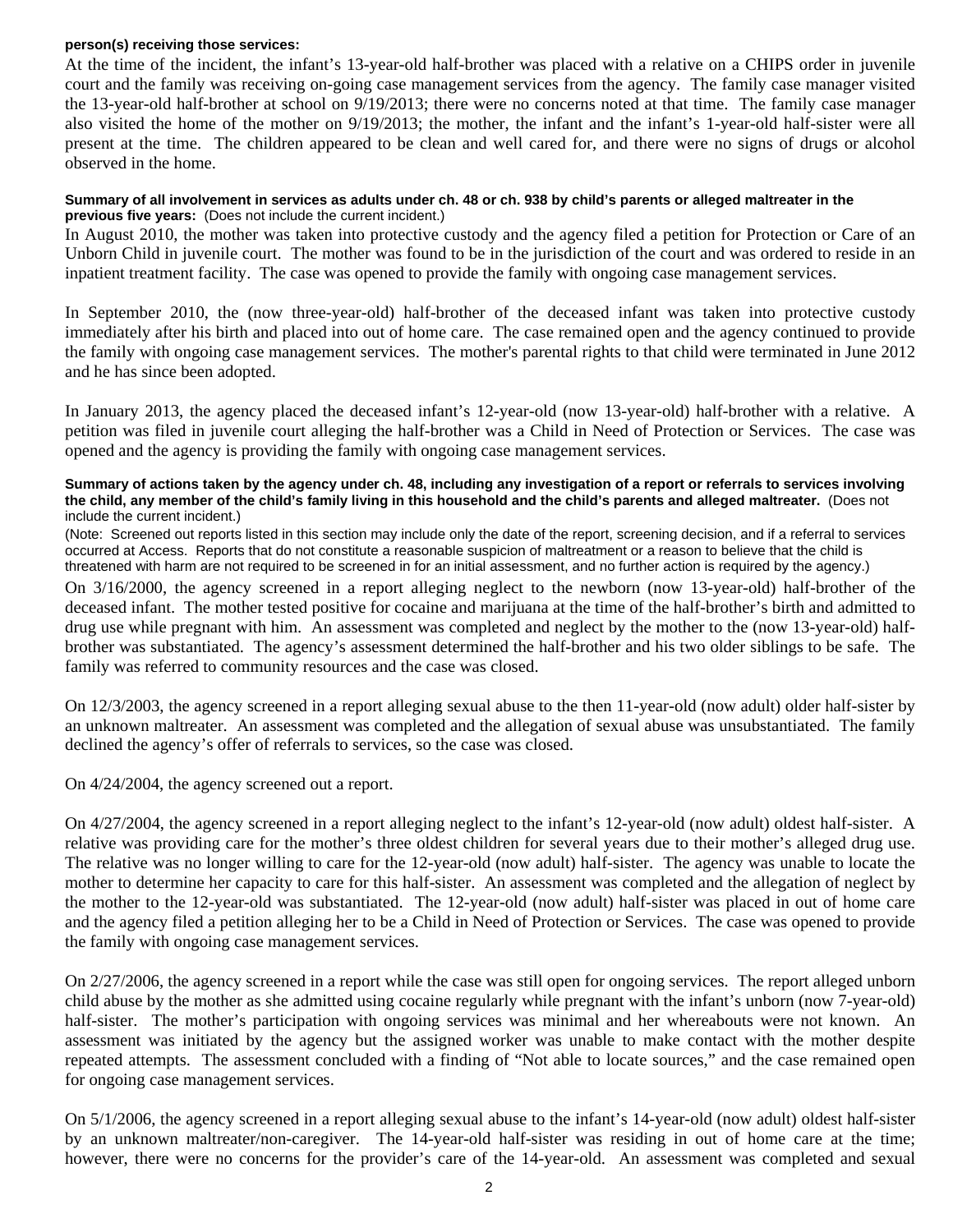abuse was unsubstantiated. The case remained open for ongoing case management services.

On 6/5/2006, the agency screened in a report alleging neglect to the newborn (now 7-year-old) half-sister, who tested positive for cocaine at birth. An assessment was completed and neglect by the mother to the newborn (now 7-year-old) half-sister was substantiated. The newborn (now 7-year-old) half-sister was determined unsafe and placed into out of home care. A petition was filed alleging her to be a Child in Need of Protection or Services. The case was remained opened and the agency continued to provide the family ongoing case management services.

On 5/6/2010, 5/28/2010, and 7/19/2010, the agency screened in three separate reports alleging unborn child abuse by the mother to the unborn (now 3-year-old) half-brother of the deceased infant. An assessment was completed which addressed all three reports. The allegation of unborn child abuse was substantiated for each report. The agency's assessment found a preponderance of the evidence the mother habitually lacked self-control in her use of alcohol and controlled substances to a severe degree while pregnant with the (now 3-year-old) half-brother. The case had been open in Safety Services at the time of the last report due to the mother's continued AODA issues. Because of the mother's inability to keep her unborn child safe by abstaining from drugs and alcohol, the mother was taken into protective custody in August 2010. The agency filed a petition for Protection or Care of an Unborn Child in juvenile court. The mother was found to be in the jurisdiction of the court and was ordered to reside in an inpatient treatment facility. The case was opened to provide the family with ongoing case management services.

On 7/16/2010 and 7/18/2010, the agency screened out two reports as allegations were similar to the 7/19/2010 report being assessed at the time.

On 9/15/2010, the agency screened in a subsequent report alleging unborn child abuse by the mother while still pregnant with the (now 3-year-old) half-brother of the deceased infant. An assessment was completed and the allegation of unborn child abuse was substantiated. Based on the information gathered, the agency found a preponderance of the evidence that the mother was drinking heavily while pregnant. There were also concerns of domestic violence between the mother and the unborn half-brother's father. The half-brother was taken into protective custody immediately after his birth and placed into out of home care. The case remained open and the agency continued to provide the family with ongoing case management services.

On 10/12/2011, the agency screened in a report for Alternative Response, which alleged neglect by the mother while pregnant with the unborn (now 1-year-old) half-sister. The mother had left AODA treatment and was thought to have relapsed. Workers eventually made contact with the mother after many unsuccessful attempts to assess her need for services. The agency's assessment concluded with a finding of "Services Needed" after the mother was located and returned to AODA treatment. The case remained open and the agency continued to provide the family with ongoing case management services.

On 1/28/2013, the agency screened in a report alleging neglect to the deceased infant's 12-year-old (now 13-year-old) halfbrother by the maternal grandmother. An assessment was completed and the allegation of neglect was substantiated. The grandmother was the 12-year-old's (now 13-year-old) primary caregiver by informal arrangement for many years. At the time of the report, the grandmother dropped him off at a mental health agency and refused to provide further care for him. As a result, the child was determined unsafe and placed with another relative. The mother was residing in a residential AODA treatment facility with the deceased infant's 9-month-old (now 17-month-old) half-sister and was unable to care for the 12-year-old (now 13-year-old) half-brother. A petition was filed in juvenile court alleging the 12-year-old (now 13 year-old) half-brother was a Child in Need of Protection or Services. The case remained open and the agency continued to provide the family with ongoing case management services.

On 3/19/2013, the agency screened out a report not related to the mother.

### **Summary of any investigation involving the child, any member of the child's family and alleged maltreater conducted under ch. 48 or ch. 938 and any services provided to the child and child's family since the date of the incident:**

The agency collaborated with law enforcement and medical professionals to complete the assessment. The Medical Examiner's Office reported the autopsy found no signs of trauma to the infant; the official cause of death was undetermined. The Initial Assessment completed by the county agency has insufficient evidence to substantiate the maltreatment allegations of neglect to the infant and the infant's 1-year-old half-sister by the mother. While it appears the mother may have been drinking alcohol the day the incident occurred, there was not a preponderance of the evidence to conclude the mother's actions or lack thereof caused the infant's death or seriously endangered the physical health and safety of the infant or the infant's 1-year-old half-sister. However, the agency determined the 1-year-old and 16-year-old